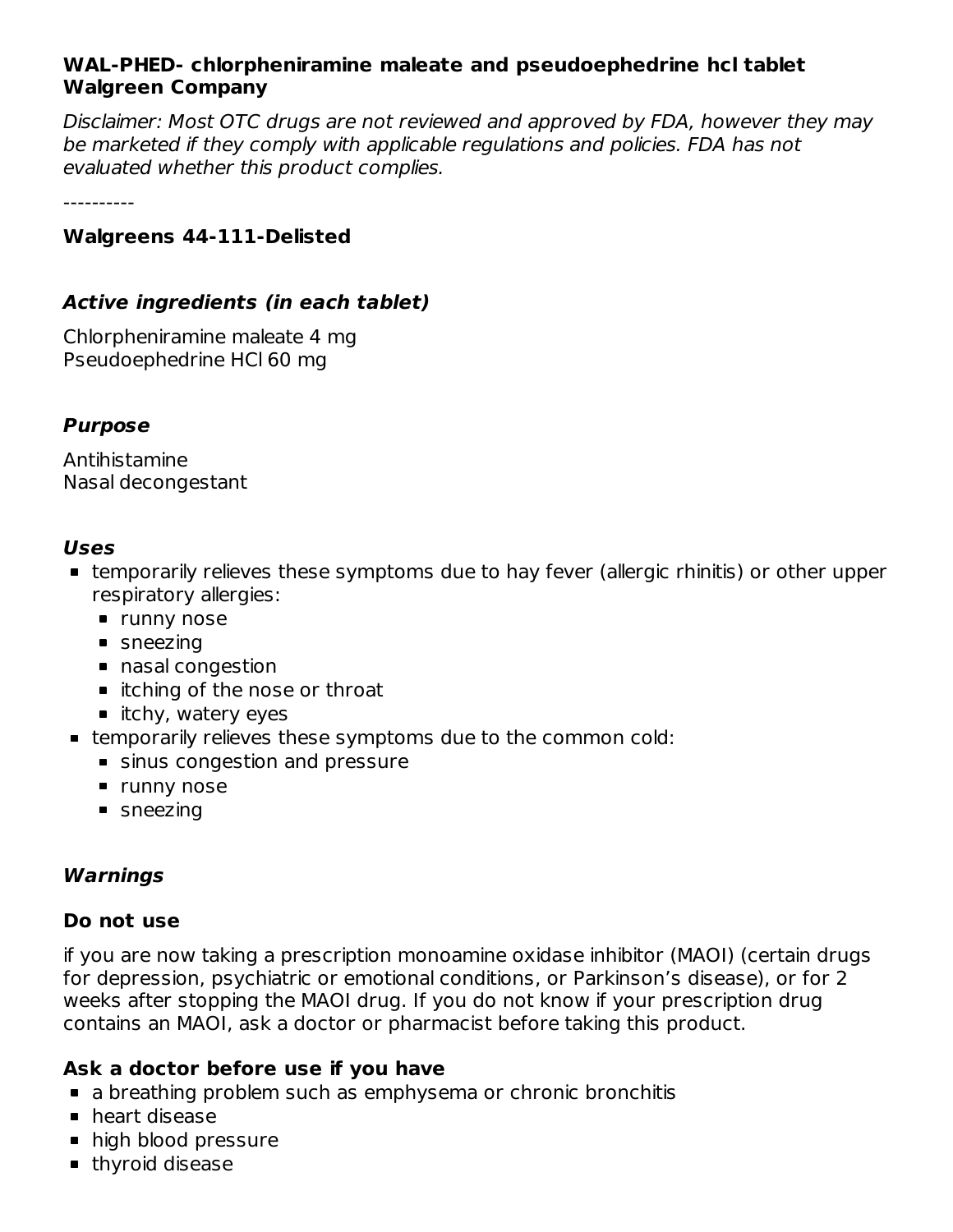- diabetes
- glaucoma
- difficulty in urination due to enlargement of the prostate gland

# **Ask a doctor or pharmacist before use if you are**

taking sedatives or tranquilizers.

## **When using this product**

- **do not exceed recommended dosage**
- **drowsiness may occur**
- **a** avoid alcoholic beverages
- **EXCITED EXAGGENT MAGGILE IN A** excitability may occur, especially in children
- alcohol, sedatives and tranquilizers may increase drowsiness
- use caution when driving a motor vehicle or operating machinery

### **Stop use and ask a doctor if**

- nervousness, dizziness, or sleeplessness occur
- symptoms do not improve within 7 days or occur with a fever

### **If pregnant or breast-feeding,**

ask a health professional before use.

### **Keep out of reach of children.**

In case of overdose, get medical help or contact a Poison Control Center (1-800-222- 1222) right away.

## **Directions**

- adults and children 12 years and over: take 1 tablet every 4 to 6 hours. Do not take more than 4 tablets in 24 hours.
- children under 12 years: do not use

### **Other information**

- **TAMPER EVIDENT: DO NOT USE IF OUTER PACKAGE IS OPENED OR BLISTER IS TORN OR BROKEN**
- store at 25°C (77°F); excursions permitted between 15°-30°C (59°-86°F)
- store in a dry place and protect from light
- see end flap for expiration date and lot number

## **Inactive ingredients**

colloidal silicon dioxide, croscarmellose sodium, lactose anhydrous, magnesium stearate, microcrystalline cellulose, stearic acid

### **Questions or comments?**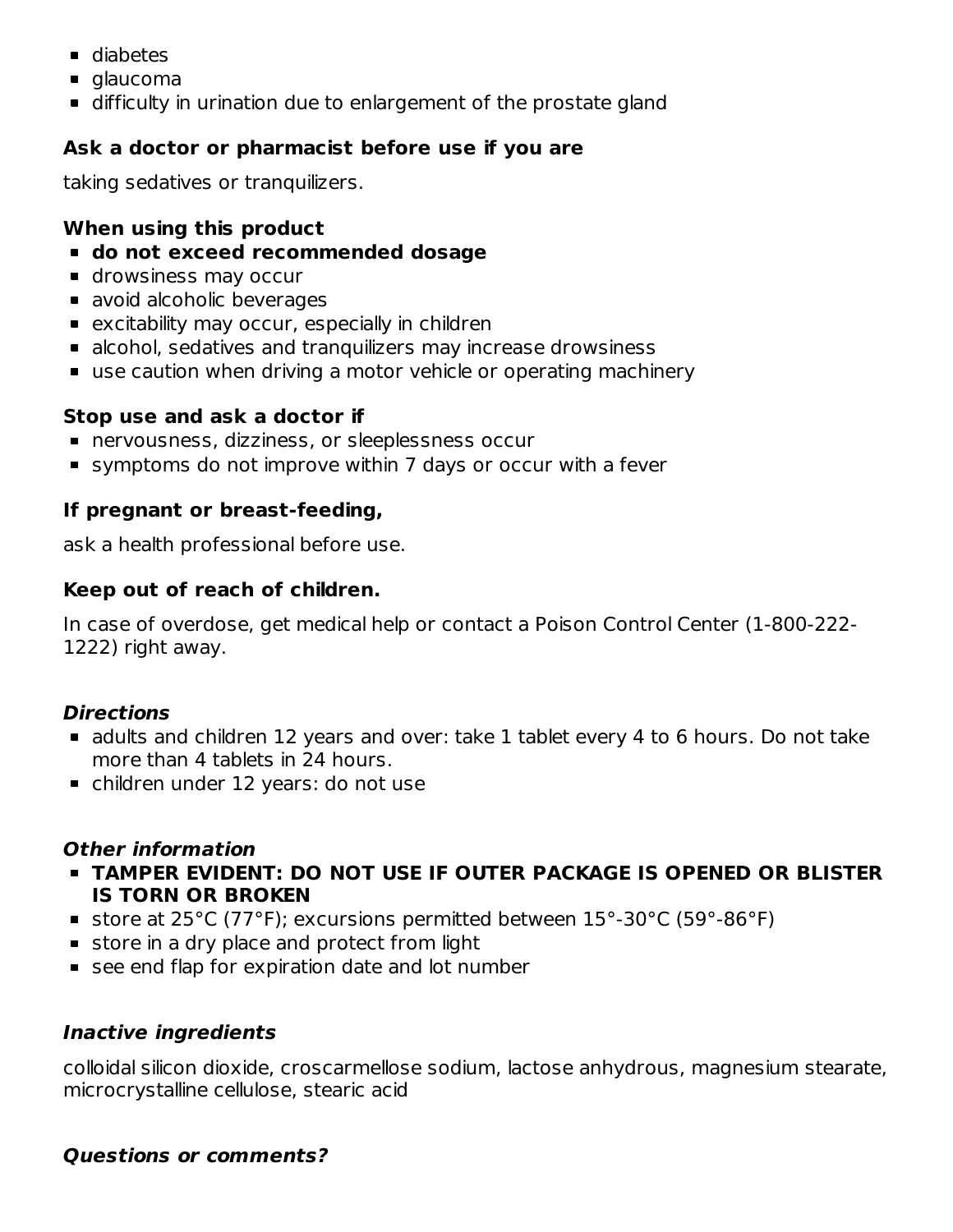# **Principal Display Panel**

### **Walgreens**

NDC 0363-0111-22

**Wal-Phed D ®Sinus & Allergy**

**CHLORPHENIRAMINE MALEATE 4 mg / ANTIHISTAMINE PSEUDOEPHEDRINE HCI 60 mg / NASAL DECONGESTANT**

**MAXIMUM STRENGTH TABLETS**

**• Relief of runny nose, sneezing, itchy eyes, sinus congestion & pressure**

#### **48 TABLETS**

Actual Size

### **TAMPER EVIDENT: DO NOT USE IF PACKAGE IS OPENED OR IF BLISTER UNIT IS TORN, BROKEN OR SHOWS ANY SIGNS OF TAMPERING**

### **DOES NOT CONTAIN GLUTEN**

Walgreens Pharmacist Recommended Walgreens Pharmacist Survey

50844 REV0619A11122

**DISTRIBUTED BY: WALGREEN CO. 200 WILMOT RD., DEERFIELD, IL 60015 walgreens.com ©2018 Walgreen Co.**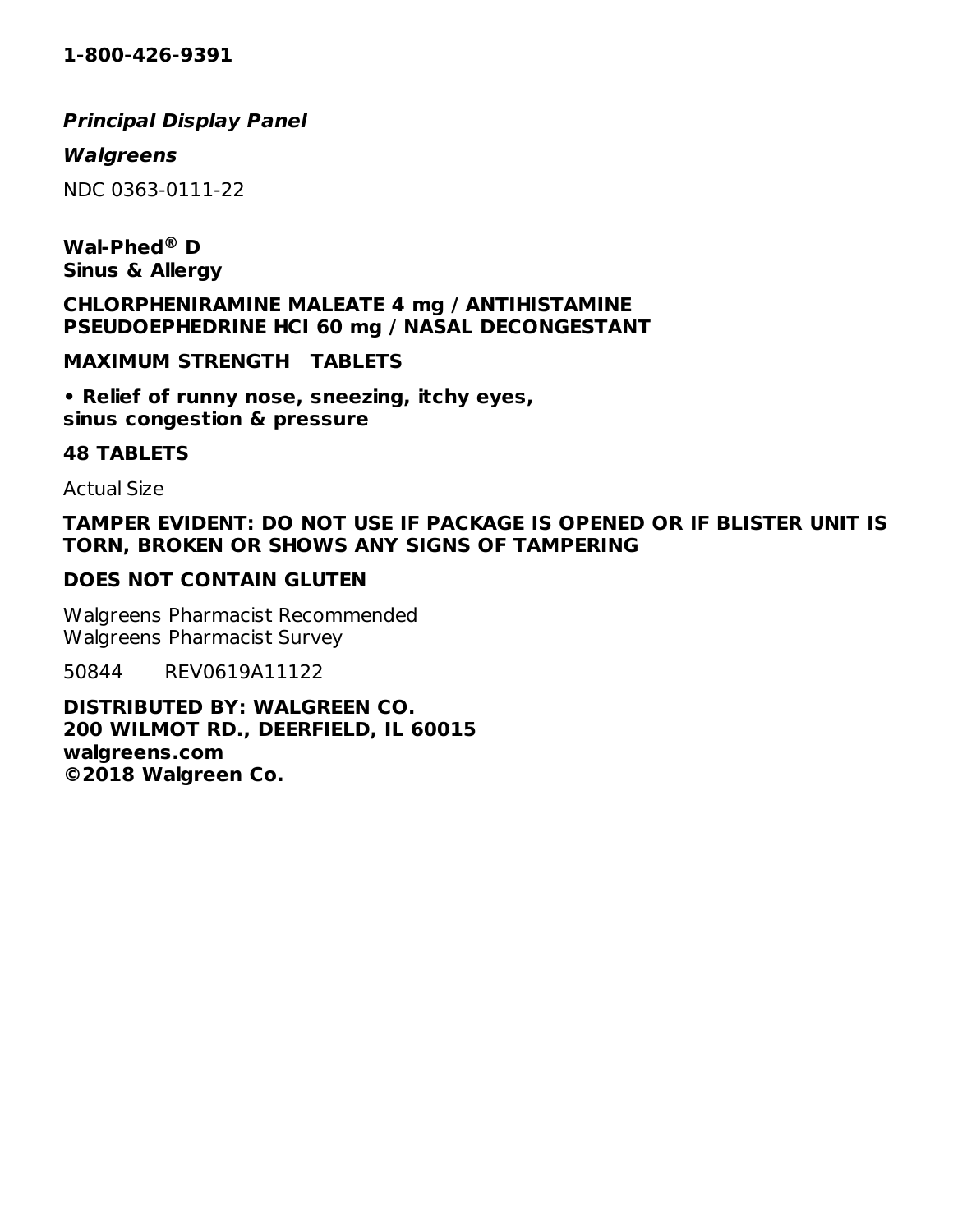

**Walgreens 44-111**

# **WAL-PHED**

chlorpheniramine maleate and pseudoephedrine hcl tablet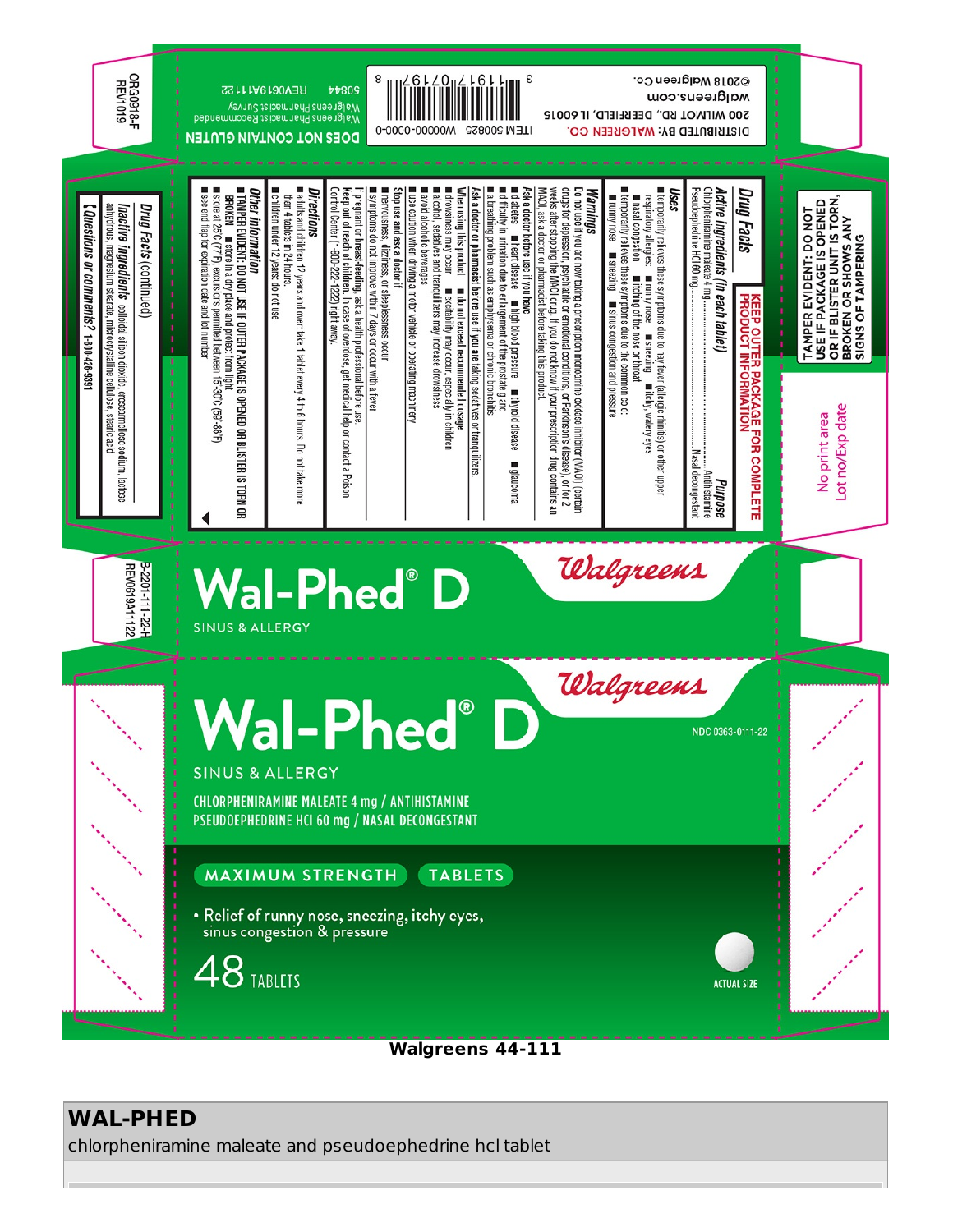| <b>Product Information</b>                                                               |                                                            |               |                                                                 |                     |                                       |                                                |                              |                 |  |  |  |
|------------------------------------------------------------------------------------------|------------------------------------------------------------|---------------|-----------------------------------------------------------------|---------------------|---------------------------------------|------------------------------------------------|------------------------------|-----------------|--|--|--|
| <b>Product Type</b>                                                                      |                                                            |               | HUMAN OTC DRUG<br><b>Item Code (Source)</b>                     |                     |                                       | NDC:0363-0111                                  |                              |                 |  |  |  |
| <b>Route of Administration</b>                                                           |                                                            |               | ORAL                                                            |                     |                                       |                                                |                              |                 |  |  |  |
|                                                                                          |                                                            |               |                                                                 |                     |                                       |                                                |                              |                 |  |  |  |
|                                                                                          |                                                            |               |                                                                 |                     |                                       |                                                |                              |                 |  |  |  |
| <b>Active Ingredient/Active Moiety</b>                                                   |                                                            |               |                                                                 |                     |                                       |                                                |                              |                 |  |  |  |
|                                                                                          |                                                            |               | <b>Ingredient Name</b>                                          |                     |                                       | <b>Basis of Strength</b>                       |                              | <b>Strength</b> |  |  |  |
| UNII:3U6IO1965U)                                                                         |                                                            |               | CHLORPHENIRAMINE MALEATE (UNII: V1Q0090J9Z) (CHLORPHENIRAMINE - |                     |                                       | <b>CHLORPHENIRAMINE</b><br><b>MALEATE</b>      |                              | 4 mg            |  |  |  |
| PSEUDOEPHEDRINE HYDROCHLORIDE (UNII: 6V9V2RYJ8N)<br>(PSEUDOEPHEDRINE - UNII: 7CUC9DDI9F) |                                                            |               |                                                                 |                     |                                       | <b>PSEUDOEPHEDRINE</b><br><b>HYDROCHLORIDE</b> |                              | 60 mg           |  |  |  |
|                                                                                          |                                                            |               |                                                                 |                     |                                       |                                                |                              |                 |  |  |  |
| <b>Inactive Ingredients</b>                                                              |                                                            |               |                                                                 |                     |                                       |                                                |                              |                 |  |  |  |
| <b>Ingredient Name</b>                                                                   |                                                            |               |                                                                 |                     |                                       |                                                |                              | <b>Strength</b> |  |  |  |
| <b>ANHYDROUS LACTOSE (UNII: 3SY5LH9PMK)</b>                                              |                                                            |               |                                                                 |                     |                                       |                                                |                              |                 |  |  |  |
| <b>CROSCARMELLOSE SODIUM (UNII: M280L1HH48)</b>                                          |                                                            |               |                                                                 |                     |                                       |                                                |                              |                 |  |  |  |
| <b>MAGNESIUM STEARATE (UNII: 70097M6I30)</b>                                             |                                                            |               |                                                                 |                     |                                       |                                                |                              |                 |  |  |  |
| MICROCRYSTALLINE CELLULOSE (UNII: OP1R32D61U)                                            |                                                            |               |                                                                 |                     |                                       |                                                |                              |                 |  |  |  |
| <b>STEARIC ACID (UNII: 4ELV7Z65AP)</b>                                                   |                                                            |               |                                                                 |                     |                                       |                                                |                              |                 |  |  |  |
| <b>SILICON DIOXIDE (UNII: ETJ7Z6XBU4)</b>                                                |                                                            |               |                                                                 |                     |                                       |                                                |                              |                 |  |  |  |
|                                                                                          |                                                            |               |                                                                 |                     |                                       |                                                |                              |                 |  |  |  |
| <b>Product Characteristics</b>                                                           |                                                            |               |                                                                 |                     |                                       |                                                |                              |                 |  |  |  |
| Color                                                                                    |                                                            |               | white                                                           | <b>Score</b>        |                                       |                                                | 2 pieces                     |                 |  |  |  |
| <b>Shape</b>                                                                             |                                                            |               | <b>ROUND</b>                                                    | <b>Size</b>         |                                       |                                                | 7 <sub>mm</sub>              |                 |  |  |  |
| Flavor                                                                                   |                                                            |               |                                                                 | <b>Imprint Code</b> |                                       |                                                | 44;111                       |                 |  |  |  |
| <b>Contains</b>                                                                          |                                                            |               |                                                                 |                     |                                       |                                                |                              |                 |  |  |  |
|                                                                                          |                                                            |               |                                                                 |                     |                                       |                                                |                              |                 |  |  |  |
| <b>Packaging</b>                                                                         |                                                            |               |                                                                 |                     |                                       |                                                |                              |                 |  |  |  |
|                                                                                          |                                                            |               |                                                                 |                     |                                       | <b>Marketing Start</b><br><b>Marketing End</b> |                              |                 |  |  |  |
| #                                                                                        | <b>Item Code</b>                                           |               | <b>Package Description</b>                                      |                     |                                       | <b>Date</b>                                    |                              | <b>Date</b>     |  |  |  |
| 1                                                                                        | NDC:0363-<br>0111-22                                       | 2 in 1 CARTON |                                                                 |                     |                                       | 12/16/1992                                     | 01/13/2024                   |                 |  |  |  |
| 1                                                                                        | 24 in 1 BLISTER PACK; Type 0: Not a Combination<br>Product |               |                                                                 |                     |                                       |                                                |                              |                 |  |  |  |
|                                                                                          |                                                            |               |                                                                 |                     |                                       |                                                |                              |                 |  |  |  |
| <b>Marketing Information</b>                                                             |                                                            |               |                                                                 |                     |                                       |                                                |                              |                 |  |  |  |
| <b>Marketing</b><br><b>Category</b>                                                      |                                                            |               | <b>Application Number or Monograph</b><br><b>Citation</b>       |                     | <b>Marketing Start</b><br><b>Date</b> |                                                | <b>Marketing End</b><br>Date |                 |  |  |  |
| OTC monograph final                                                                      |                                                            | part341       |                                                                 |                     |                                       | 12/16/1992<br>01/13/2024                       |                              |                 |  |  |  |
|                                                                                          |                                                            |               |                                                                 |                     |                                       |                                                |                              |                 |  |  |  |

**Labeler -** Walgreen Company (008965063)

# **Establishment**